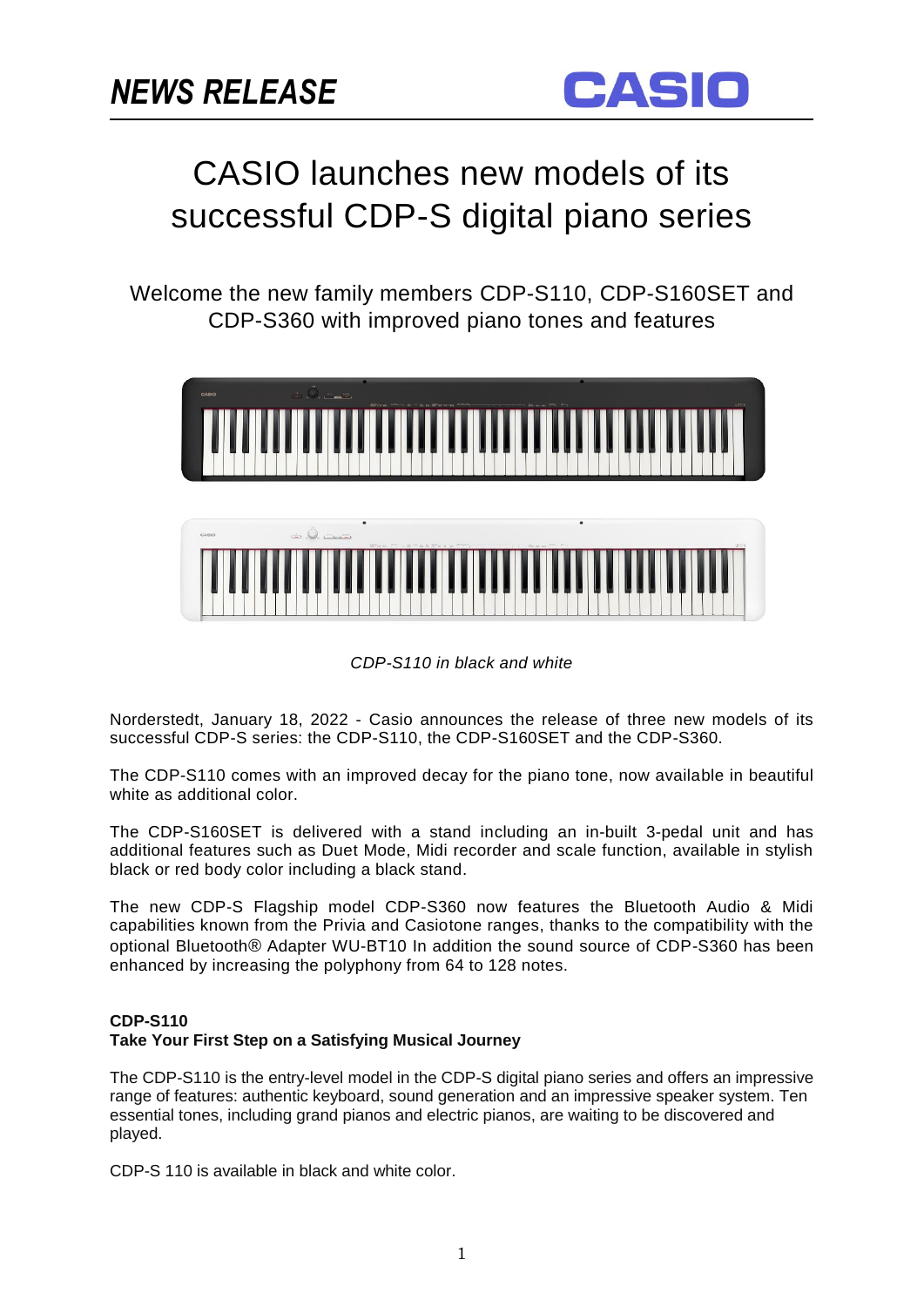# **CDP-S160SET**

### **A Competent Digital Piano with a Fixed Three-Pedal Stand for a Full Range of Expression**

The CDP-S160SET is the entry-level model in the CDP-S digital piano series which comes in a bundle with the fixed three-pedal stand CS-470P and offers an impressive range of features: authentic keyboard, sound generation and an impressive speaker system. Ten essential tones, including grand pianos and electric pianos, are waiting to be discovered and played. Apart from the features which are included in CDP-S110, CDP-S160SET has functions which are perfect for music lessons such as:

- Duet mode
- MIDI recorder
- Scale function



*CDP-S160SET is available in red and black color in combination with the black stand CS-470P*

#### **CDP-S360**

#### **Express Yourself with Tones and Rhythms Suitable for Music of All Styles**

Featuring a full-scale 88-key keyboard, CDP-S360 is perfect for a wide range of musical genres. A total of 200 rhythms and 700 high-quality tones are built-in as standard, from keyboard instruments such as grand pianos, organs and harpsichords, to strings, wind instruments and percussion instruments, making it possible to create diverse performances with just one keyboard. The instrument has an improved maximum polyphony of 128. The CDP-S360 is compatible with the fixed three-pedal stand CS-470P or the three-pedal unit SP-34 (both sold separately), suitable for both piano practice and performance.

The CDP-S360 can be seamlessly controlled from the free Chordana Play for Piano app for smartphone and tablet. The WU-BT10 Wireless MIDI & Audio Adaptor (sold separately) allows you to connect your smartphone or tablet wirelessly to your digital piano. As for the sound source, the polyphony has been upgraded from 64 to 128.

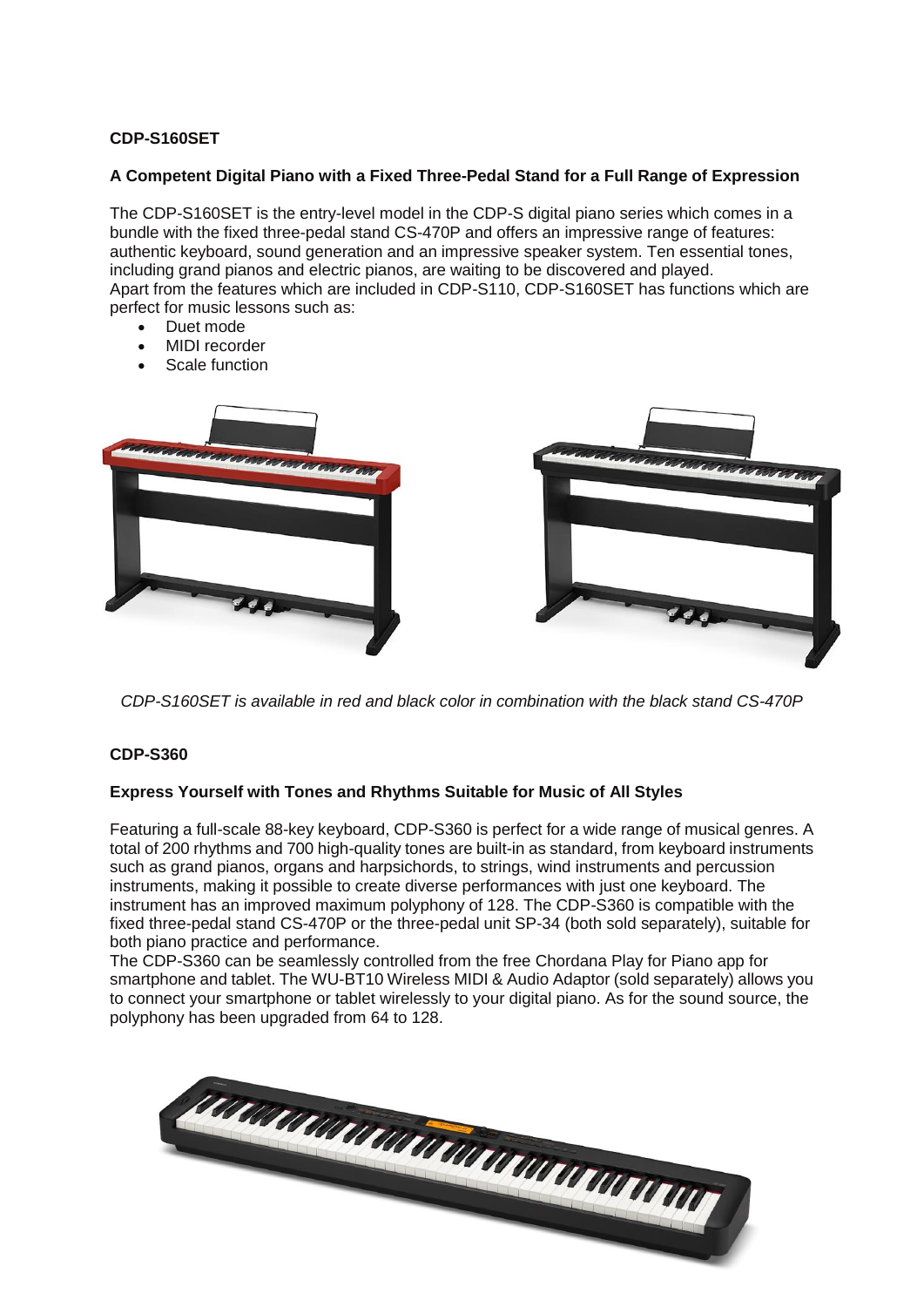# *CDP-S110 Specifications*

| Keyboard                   | Number of Keys: 88<br>Key Action: Scaled Hammer Action Keyboard II<br>Touch Response: 3 sensitivity levels, off                                                                                                                                                          |
|----------------------------|--------------------------------------------------------------------------------------------------------------------------------------------------------------------------------------------------------------------------------------------------------------------------|
| Tones                      | Polyphony (maximum): 64<br>Number of Built-in Tones: 10<br>Layer: Yes                                                                                                                                                                                                    |
| <b>Digital Effects</b>     | Sound Mode Hall Simulator / Reverb: Reverb 4<br>Chorus: 4                                                                                                                                                                                                                |
| Songs                      | Demo Songs: 2                                                                                                                                                                                                                                                            |
| <b>Additional Features</b> | Connection to App: Chordana Play for Piano ver.2.4<br>Metronome: 0 to 9 beats; tempo range: 20 to 255<br>Pedals: Included: SP-3<br>Key Transpose: -12 semitones to 0 to +12 semitones<br>Tuning Control: A4 = 415.5 Hz to 440.0 Hz to 465.9 Hz<br>Others: Auto Power Off |
| <b>MIDI</b>                | Yes                                                                                                                                                                                                                                                                      |
| Connectivity and Storage   | PHONES / OUTPUT: 1 (Stereo mini jack) multi-use OUTPUT terminal<br>Pedals: 1 (Damper)<br><b>AUDIO IN: Yes</b><br>USB Type B: Yes                                                                                                                                         |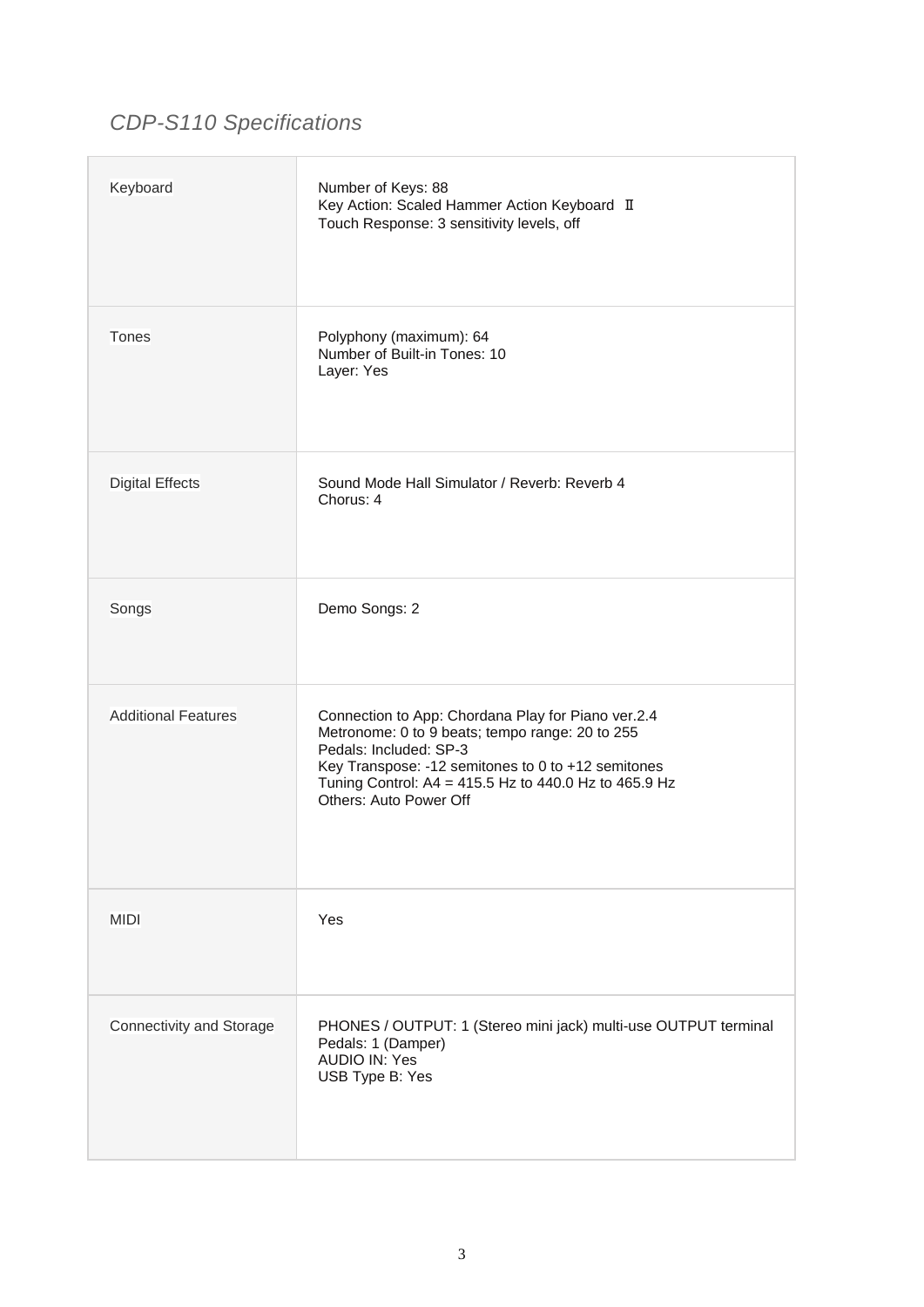| Speaker and Amplifiers      | Speakers Size: [12cm x 6cm (oval)] x 2<br>Speakers Speaker System: 2-Speakerv<br>Amplifiers: 8W + 8W               |
|-----------------------------|--------------------------------------------------------------------------------------------------------------------|
| Power Supply                | AC Adaptor: AD-A12150LW<br>Battery Drive: AA-size batteries x 6<br>Continuous Battery Life: Approximately 13 hours |
| <b>Dimensions</b>           | 1,322 x 232 x 99 mm                                                                                                |
| Weight                      | 10.5 kg                                                                                                            |
| <b>Included Accessories</b> | Pedal (SP-3), Music Stand, AC Adaptor (AD-A12150LW)                                                                |
| <b>EAN</b> code             | CDP-S110BK: 4971850362586<br>CDP-S110WE: 4971850362609                                                             |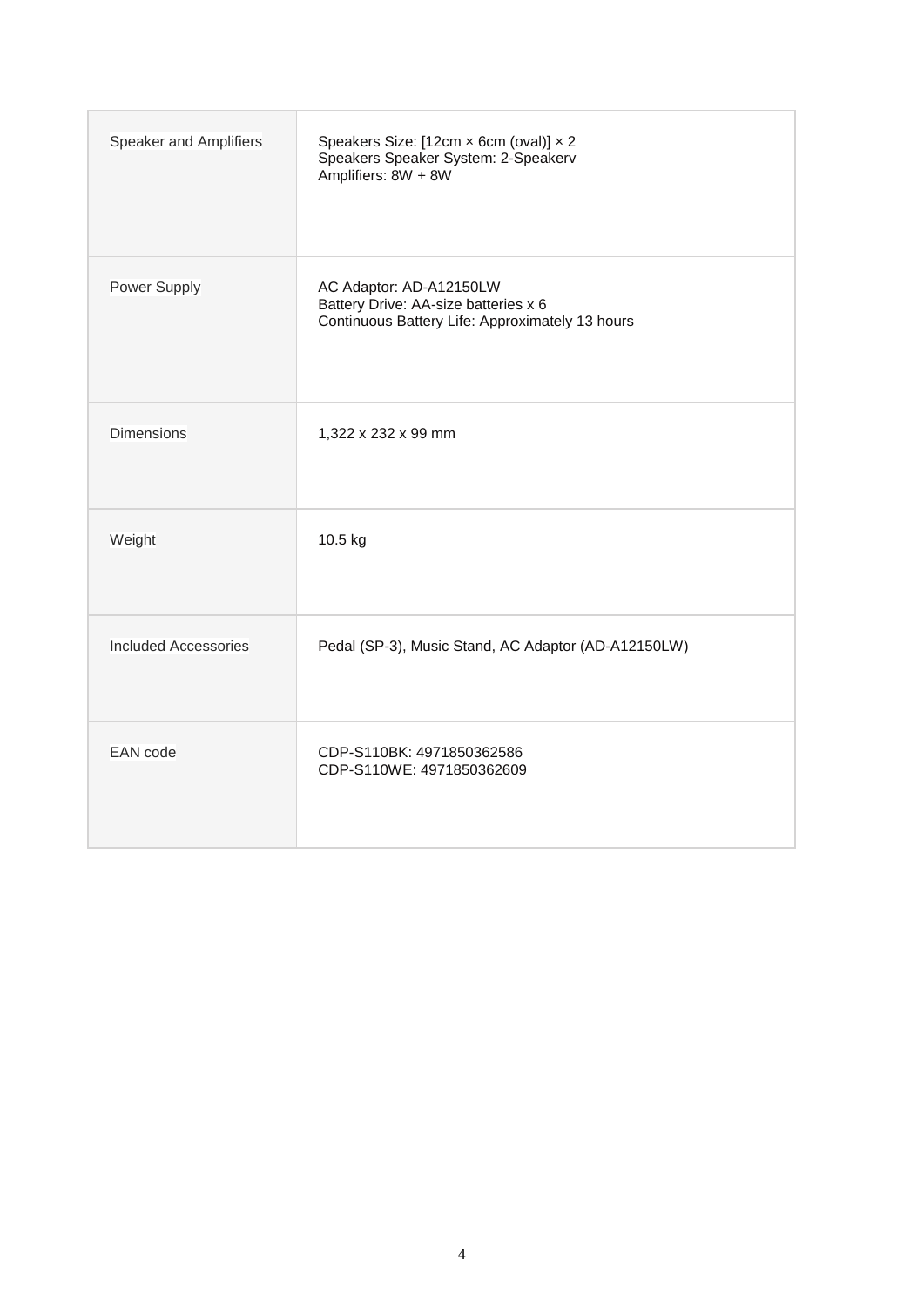# CDP-S160SET Specifications

| Keyboard                   | Number of Keys: 88<br>Key Action: Scaled Hammer Action Keyboard II<br>Touch Response: 3 sensitivity levels, off                                                                                                                                                                                                                                                                                                                                                                                                                                                                                                           |
|----------------------------|---------------------------------------------------------------------------------------------------------------------------------------------------------------------------------------------------------------------------------------------------------------------------------------------------------------------------------------------------------------------------------------------------------------------------------------------------------------------------------------------------------------------------------------------------------------------------------------------------------------------------|
| Tones                      | Polyphony (maximum): 64<br>Number of Built-in Tones: 10<br>Layer: Yes                                                                                                                                                                                                                                                                                                                                                                                                                                                                                                                                                     |
| <b>Digital Effects</b>     | Sound Mode Hall Simulator / Reverb: Reverb 4<br>Chorus: 4                                                                                                                                                                                                                                                                                                                                                                                                                                                                                                                                                                 |
| Songs                      | Demo Songs: 2                                                                                                                                                                                                                                                                                                                                                                                                                                                                                                                                                                                                             |
| <b>Additional Features</b> | Connection to App: Chordana Play for Piano ver.2.4<br>MIDI Recorder / Playback: 1 track (System track), 1 song<br>MIDI Recorder / Playback Data Capacity: Approximately 2,500 notes<br>Duet Mode: Yes<br>Metronome: 0 to 9 beats; tempo range: 20 to 255<br>Pedals: Included: SP-3, Optional 3-pedal unit: SP-34, CS-470P (damper,<br>soft, sostenuto)<br>Pedals Half-Damper Pedal: Yes (Optional 3-pedal unit)<br>Key Transpose: -12 semitones to 0 to +12 semitones<br>Tuning Control: A4 = 415.5 Hz to 440.0 Hz to 465.9 Hz<br>Scale Tuning (Temperament): Equal temperament + 16 variations<br>Others: Auto Power Off |
| <b>MIDI</b>                | Yes                                                                                                                                                                                                                                                                                                                                                                                                                                                                                                                                                                                                                       |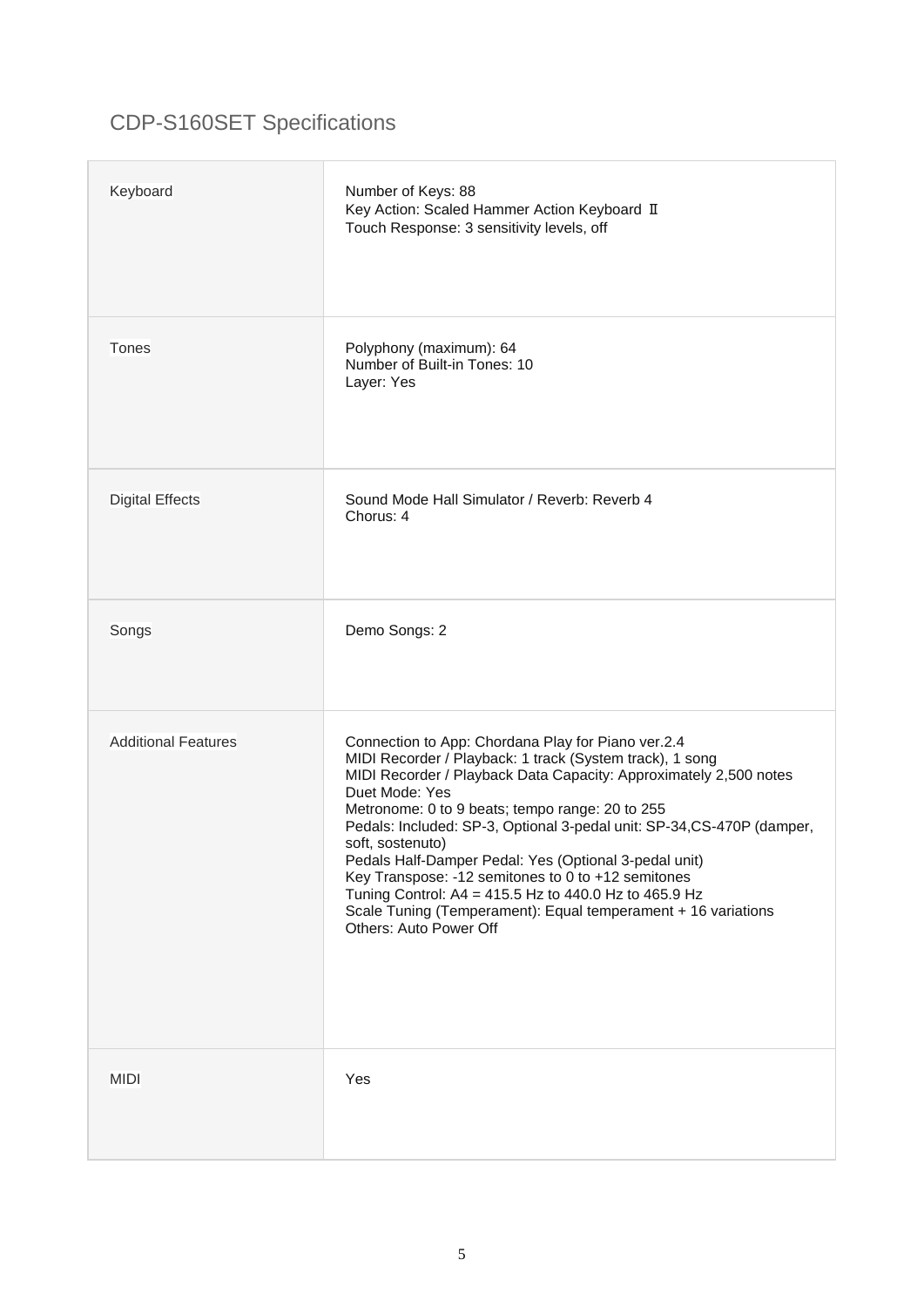| Connectivity and Storage              | PHONES / OUTPUT: 1 (Stereo mini jack) multi-use OUTPUT terminal<br>Pedals: 1 (Damper)<br>Connector for 3-Pedal Unit: Yes (SP-34,CS-470P)<br><b>AUDIO IN: Yes</b><br>USB Type B: Yes |
|---------------------------------------|-------------------------------------------------------------------------------------------------------------------------------------------------------------------------------------|
| Speaker and Amplifiers                | Speakers Size: [12cm x 6cm (oval)] x 2<br>Speakers Speaker System: 2-Speakerv<br>Amplifiers: 8W + 8W                                                                                |
| Power Supply                          | AC Adaptor: AD-A12150LW<br>Battery Drive: AA-size batteries x 6<br>Continuous Battery Life: Approximately 13 hours                                                                  |
| <b>Dimensions</b>                     | 1,322 x 232 x 99 mm                                                                                                                                                                 |
| Weight                                | 10.5 kg                                                                                                                                                                             |
| Included Accessories (SET<br>version) | Pedal (SP-3), Music Stand, AC Adaptor (AD-A12150LW), CS-470P<br>(three-pedal stand)                                                                                                 |
| <b>EAN</b> code                       | CDP-S160BKSET: 4971850383147<br>CDP-S160RDSET: 4971850383154                                                                                                                        |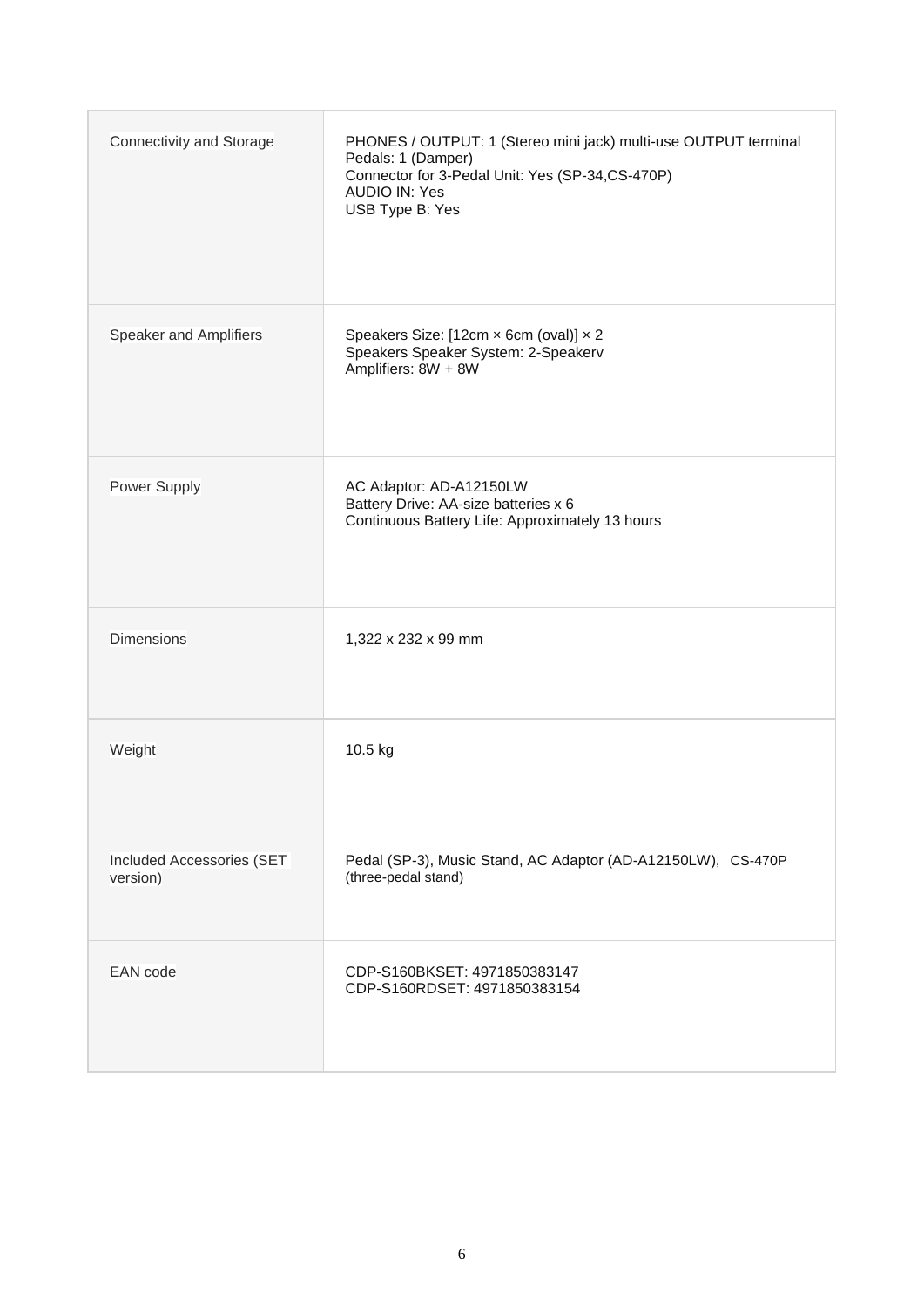# CDP-S360 Specifications

| Keyboard                 | Number of Keys: 88<br>Key Action: Scaled Hammer Action Keyboard II<br>Touch Response: 3 sensitivity levels, off                                                                                              |
|--------------------------|--------------------------------------------------------------------------------------------------------------------------------------------------------------------------------------------------------------|
| Tones                    | Polyphony (maximum): 128<br>Number of Built-in Tones: 700<br>Layer: Yes<br>Split: Yes                                                                                                                        |
| <b>Digital Effects</b>   | Sound Mode Hall Simulator / Reverb: Reverb 10<br>Chorus: 4<br>DSP: Yes (Preset for some tones)                                                                                                               |
| Accompaniment<br>Rhythms | Number of Built-in Rhythms: 200<br>One Touch Preset: 200<br>User Rhythms: 10                                                                                                                                 |
| Songs                    | Music Library: 152 songs including 50 Exercise Phrases<br>Lesson Function: Part ON/OFF<br>Lesson Function Part Select: Right hand, Left hand, Both hands<br>Demo Songs: 1<br>Song Expansion (User Songs): 10 |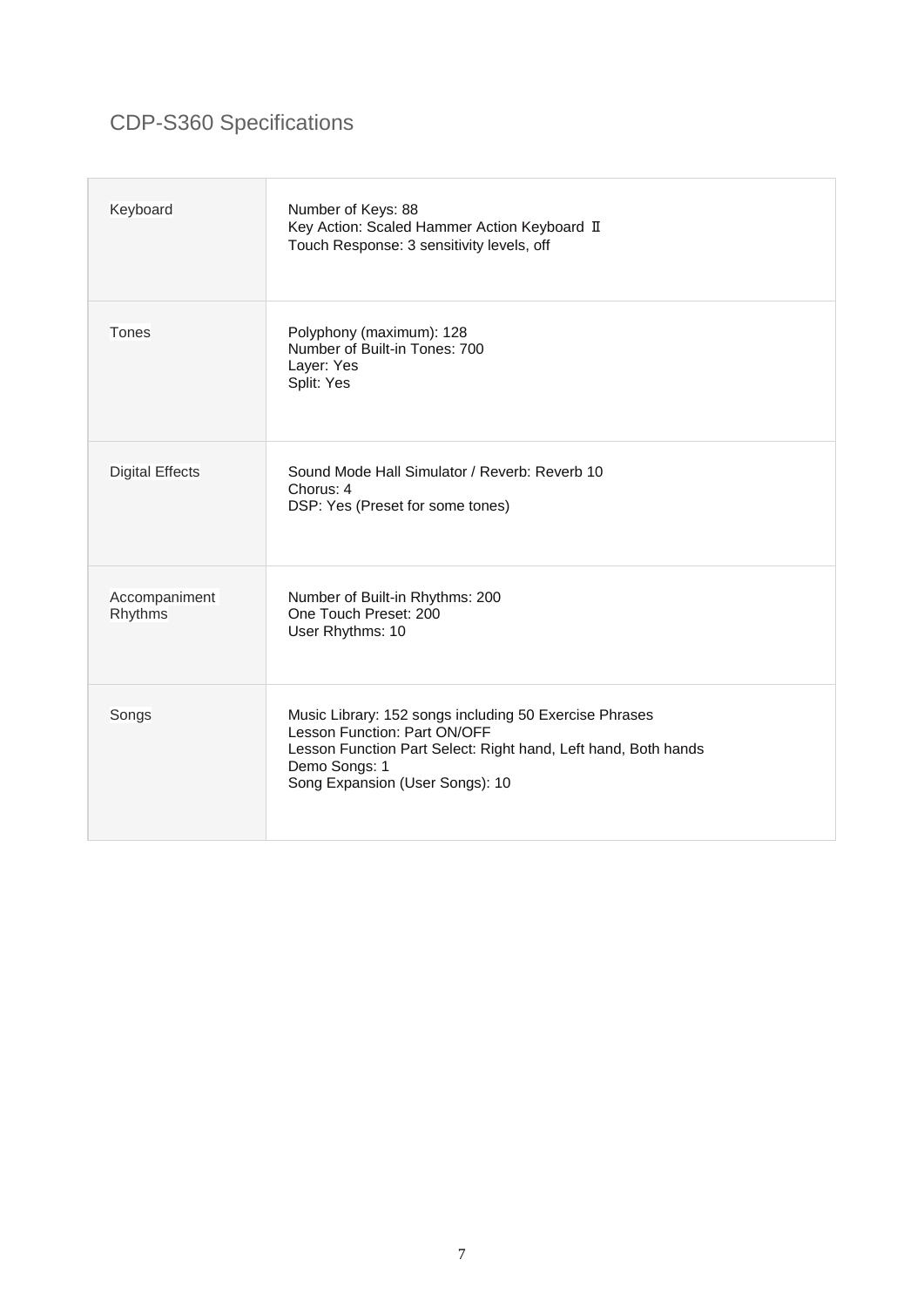| <b>Additional Features</b>  | Connection to App: Chordana Play for Piano ver.2.4<br>Bluetooth: Optional: Wireless MIDI & Audio Adaptor (WU-BT10) Bluetooth<br>Version 5.0<br>Bluetooth Audio: Profile: A2DP, Codec: SBC<br>Bluetooth MIDI: Profile: GATT (MIDI over Bluetooth® Low Energy)<br>MIDI Recorder / Playback: 6 tracks (1 system track+5 tracks), 5 songs<br>MIDI Recorder / Playback Data Capacity: Approximately 12,000 notes<br>Duet Mode: Yes<br>Octave Shift: -2 octaves to 0 to +2 octaves<br>Metronome: 0 to 9 beats; tempo range: 20 to 255<br>Pedals: Included: SP-3, Optional 3-pedal unit: SP-34, CS-470P (damper, soft,<br>sostenuto)<br>Pedals Half-Damper Pedal: Yes (Optional 3-pedal unit)<br>Key Transpose: -12 semitones to 0 to +12 semitones<br>Tuning Control: A4 = 415.5 Hz to 440.0 Hz to 465.9 Hz<br>Scale Tuning (Temperament): Equal temperament + 16 variations<br>Pitch Bend Wheel: Yes<br><b>Operation Lock: Yes</b><br>Others: Category button, Registration: 32 setups (4 sets x 8 banks), Music<br>Preset: 310, Auto Harmonize: 12 types, Arpeggiator: 100 types, Auto Power Off |
|-----------------------------|----------------------------------------------------------------------------------------------------------------------------------------------------------------------------------------------------------------------------------------------------------------------------------------------------------------------------------------------------------------------------------------------------------------------------------------------------------------------------------------------------------------------------------------------------------------------------------------------------------------------------------------------------------------------------------------------------------------------------------------------------------------------------------------------------------------------------------------------------------------------------------------------------------------------------------------------------------------------------------------------------------------------------------------------------------------------------------------------|
| <b>Display</b>              | LCD with backlight                                                                                                                                                                                                                                                                                                                                                                                                                                                                                                                                                                                                                                                                                                                                                                                                                                                                                                                                                                                                                                                                           |
| <b>MIDI</b>                 | Yes (GM level 1 compatible)                                                                                                                                                                                                                                                                                                                                                                                                                                                                                                                                                                                                                                                                                                                                                                                                                                                                                                                                                                                                                                                                  |
| Connectivity and<br>Storage | PHONES / OUTPUT: 1 (Stereo mini jack) multi-use OUTPUT terminal<br>Pedals: 1 (Damper / Assignable)<br>Connector for 3-Pedal Unit: Yes (SP-34, CS-470P)<br>AUDIO IN: Yes<br>USB Type A: Yes (Wireless MIDI & Audio Adaptor) USB Type B: Yes                                                                                                                                                                                                                                                                                                                                                                                                                                                                                                                                                                                                                                                                                                                                                                                                                                                   |
| Speaker and<br>Amplifiers   | Speakers Size: [13cm $\times$ 7cm (oval) ] $\times$ 2<br>Speakers Speaker System: 2-Speakerv<br>Amplifiers: 8W + 8W                                                                                                                                                                                                                                                                                                                                                                                                                                                                                                                                                                                                                                                                                                                                                                                                                                                                                                                                                                          |
| <b>Power Supply</b>         | AC Adaptor: AD-A12150LW<br>Battery Drive: AA-size batteries x 6<br>Continuous Battery Life: Approximately 4 hours                                                                                                                                                                                                                                                                                                                                                                                                                                                                                                                                                                                                                                                                                                                                                                                                                                                                                                                                                                            |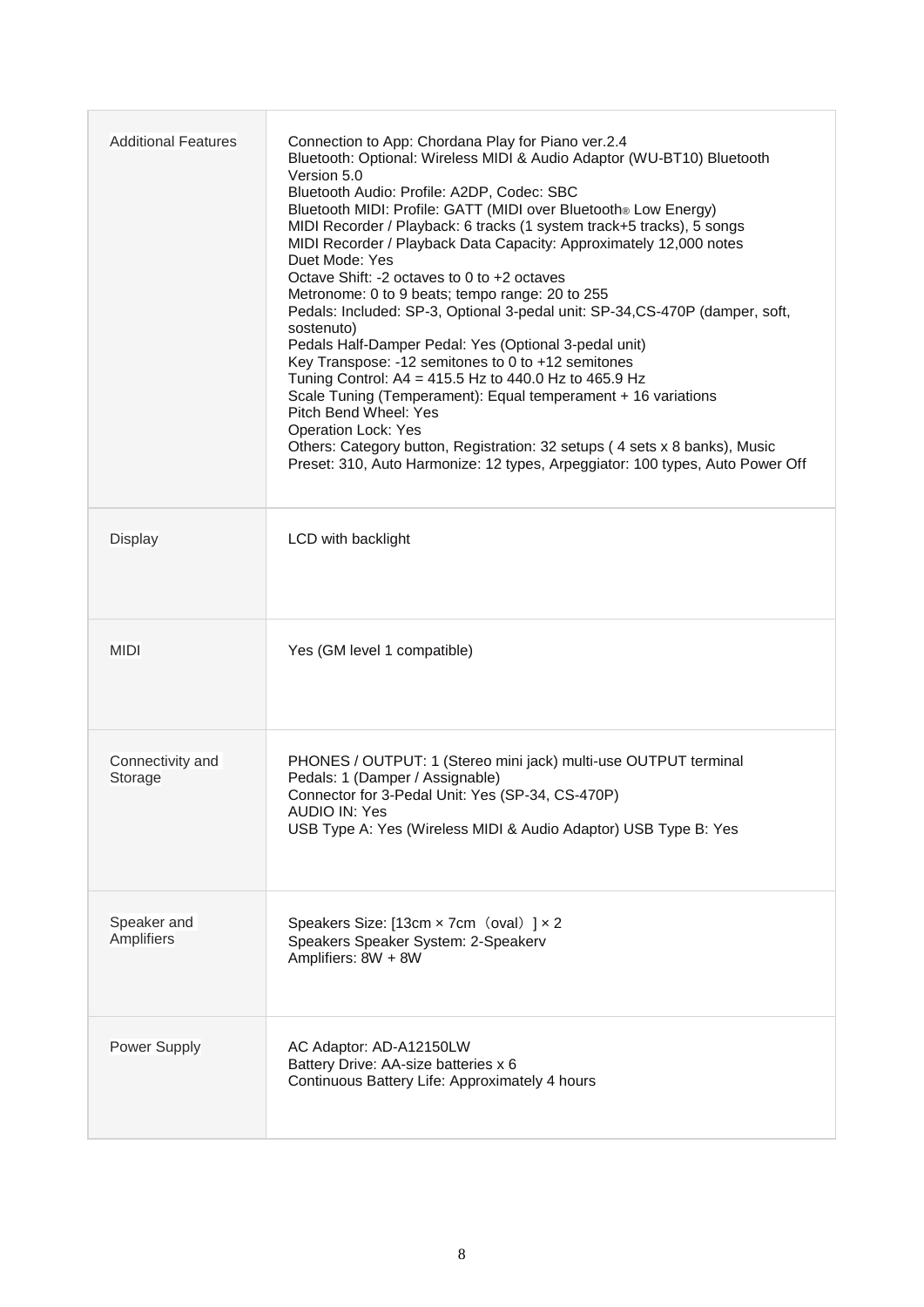| <b>Dimensions</b>       | 1,322 x 232 x 99 mm                                 |
|-------------------------|-----------------------------------------------------|
| Weight                  | 10.9 kg                                             |
| Included<br>Accessories | Pedal (SP-3), Music Stand, AC Adaptor (AD-A12150LW) |
| EAN code                | 4971850362616                                       |

The Casio CDP-S110, CDP-S160SET and CDP-S360 will be available in shops from January 2022.

# **High-resolution images can be downloaded here:**

**CDP-S110 <https://s.cliplister.com/VnuRFnbSiy>**

**CDP-S160SET <https://s.cliplister.com/AwYzfGxONK>**

**CDP-S360 <https://s.cliplister.com/iBZJlBetOp>**

**CS-470P <https://s.cliplister.com/UbBcGWjKqK>**

**For more information on CASIO, please visit:** [www.casio-music.com](http://www.casio-music.com/)

Press contact for Germany and Austria: Martin Moritz I CASIO Europe GmbH I Casio-Platz 1 I 22848 Norderstedt [moritz@casio.de](../../../doering/Downloads/moritz@casio.de) I Phone: +49 (0)40 528 65 502